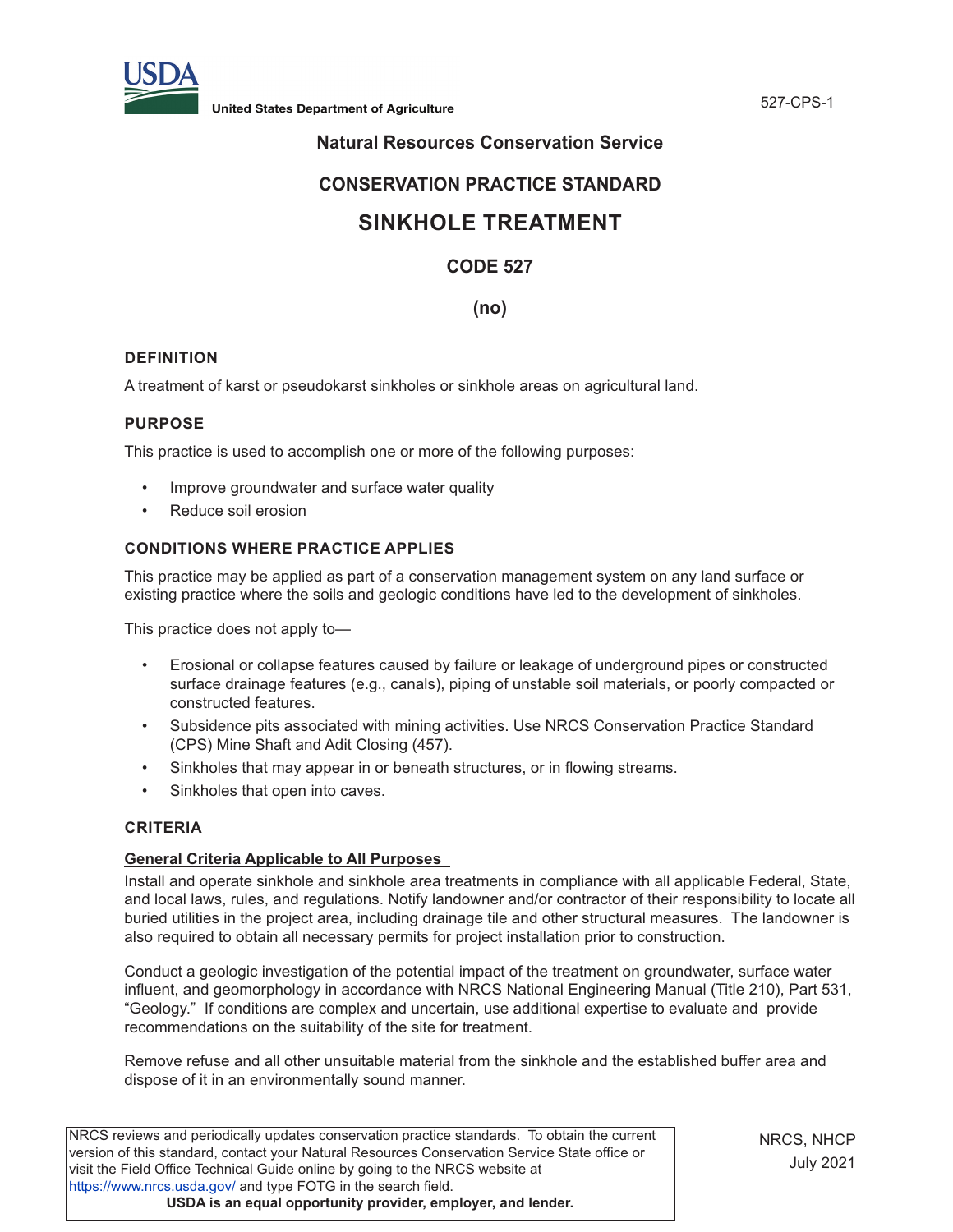Use appropriate erosion and sediment control measures to reduce the amount of sediment entering sinkhole openings during the establishment of the treatment.

If necessary for safety reasons, install a gate for a sinkhole that opens into a cave. Design the gate so that it does not impede movement or negatively impact wildlife species such as bats. Refer to "Agency Guide to Cave and Mine Gates" (2009) for gate designs.

Changes to the volume of surface water entering a sinkhole may affect the underground hydrology. Maintain surface water flow to the sinkhole at historic (predevelopment) volumes if possible. Minimal alterations should be made while stabilizing preexisting concentrated channels flowing into the sinkhole.

Document the location of the sinkhole on a plan map so that the structures and other systems that could be adversely impacted by the sinkhole or vice versa can be avoided.

#### **Vegetative treatment**

If a sinkhole does not present a safety hazard and is not actively eroding, use a vegetative buffer for treatment. Use NRCS Conservation Practice Standards (CPSs) Riparian Forest Buffer (Code 391), Riparian Herbaceous Cover (Code 390), or Filter Strip (Code 393), or equivalent for the buffer. If an exclusion fence is needed, use CPS Fence (Code 382).

Design the fenced buffer at least 25-feet wide as measured from the estimated point of collapse or estimated stable angle of repose for vertical slopes. Do not apply nutrients, herbicides, pesticides, or animal waste within the buffer area. Use only mechanical treatments to control weeds in the buffer area.

#### **Fill Treatments**

If a sinkhole presents a safety hazard or is actively eroding and enlarging, consult with an experienced geologist to evaluate and provide recommendations on the suitable fill treatment for the site. Typical treatments include an inverted filter, rock, geosynthetics, gabions, or other appropriate methods.

Design inverted filters per NRCS National Engineering Handbook (Title 210), Part 633, Chapter 26, "Gradation Design of Sand and Gravel Filters." If larger rock is needed to bridge crevices or voids, size the rock to effectively support the openings, or as a bed layer under a graded inverted filter.

If the sinkhole needs to be plugged (sealed) due to contaminated surface runoff, acceptable sealing materials are provided in ASTM D5299, "Standard Guide for Decommissioning of Groundwater Wells, Vadose Zone Monitoring Devices, Boreholes, and Other Devices for Environmental Activities," Part 6.4; and Department of the Army, U.S. Army Corps of Engineers, EM 1110-2-3506, "Engineering and Design of Grouting Technology."

#### **CONSIDERATIONS**

Consider current and planned land use so that the sinkhole does not impact structures or vice versa. Consider establishing a conservation easement for the sinkhole area.

The sinkhole treatment should not result in excessive surface water ponding or high soil-moisture conditions over an extended period of time.

Consider mounding fill materials on top of the treatment for future settlement. Additional fill may be required as treatment ages.

Fill treatments of sinkholes may impact the hydrology of the sinkhole and surrounding area. Surface water may find other preferential patways into the bedrock and reopen the fracture or adjacent fractures.